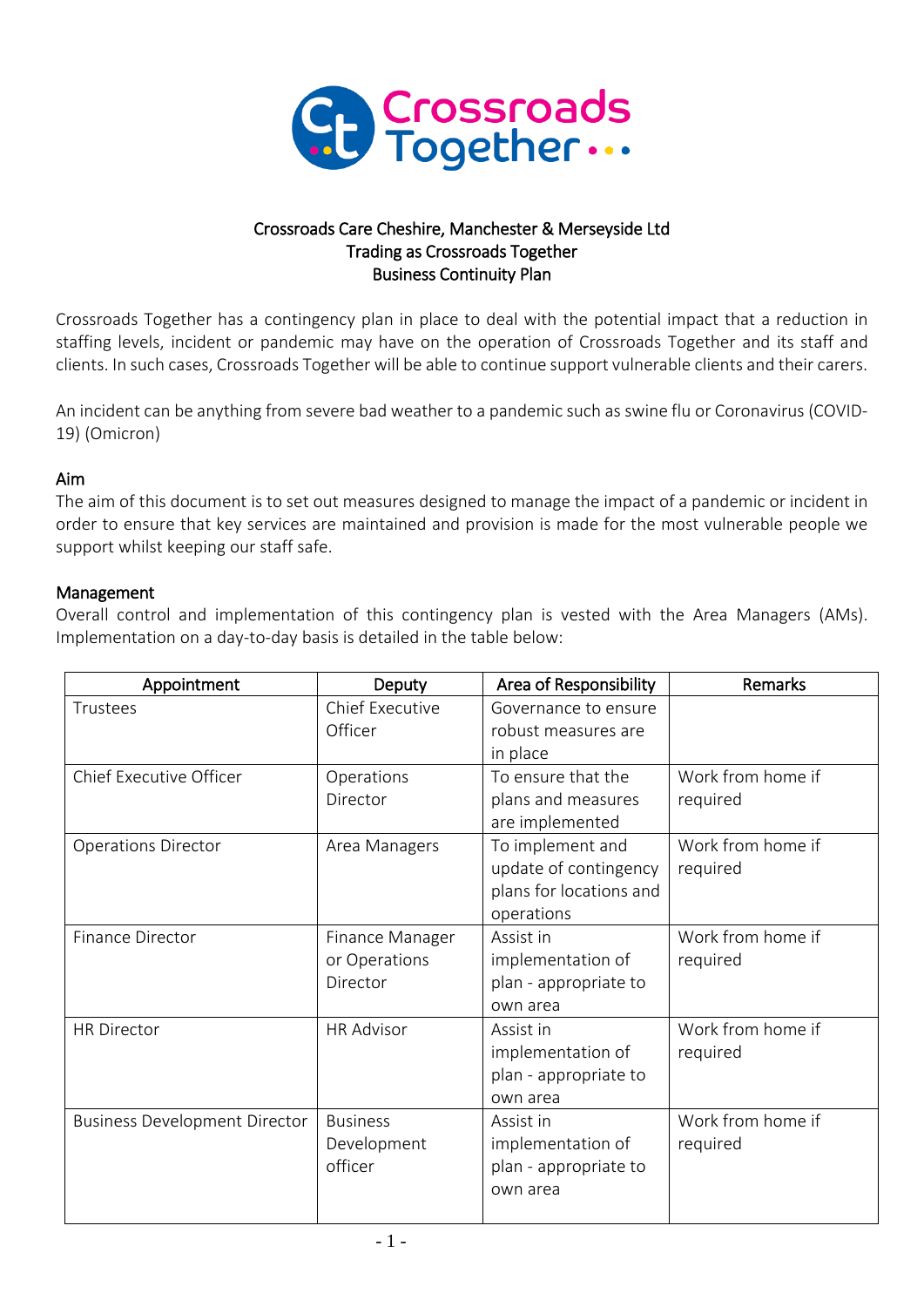| Area Managers (AMs):<br>Greater Manchester | Area Managers<br>Each Area Manager | Overall control and<br>supervision of |                         |
|--------------------------------------------|------------------------------------|---------------------------------------|-------------------------|
| including Stockport                        | will cover for                     | operations and                        | RAG System in place per |
| Extra Care Services                        | absent colleagues                  | contingency plan                      | location and updated    |
| Merseyside                                 |                                    |                                       | weekly                  |
| Midlands                                   |                                    |                                       |                         |
|                                            |                                    |                                       |                         |
| Care Co-ordinators at each                 | Each Care Co-                      | Assist in                             | Utilise the RAG system  |
| location                                   | ordinator will cover               | implementation of                     |                         |
|                                            | for absent                         | plan - appropriate to                 |                         |
|                                            | colleagues                         | own area                              |                         |
| <b>Carer Advisors</b>                      | Each Carer Advisor                 | Assist in                             | Prioritise work loads   |
|                                            | will cover for                     | implementation of                     |                         |
|                                            | absent colleagues                  | plan - appropriate to                 |                         |
|                                            | and support Care                   | own area                              |                         |
|                                            | Co-ordinators                      |                                       |                         |
| Young Carers Project Worker                | Project workers will               | implementation of                     | Utilise RAG system      |
|                                            | cover for absent                   | plan - appropriate to                 |                         |
|                                            | colleagues                         | own area                              |                         |
| <b>HR Advisor</b>                          | HR Director and HR                 | Assist in                             | Work from home if       |
|                                            | administrators                     | implementation of                     | required                |
|                                            |                                    | plan - appropriate to                 |                         |
|                                            |                                    | own area                              |                         |
| Finance Team Leader                        |                                    |                                       |                         |
| Volunteer Resource Advisor                 | HR Team to                         |                                       |                         |
|                                            | support                            |                                       |                         |
|                                            | stratgeically and                  |                                       |                         |
|                                            | administratively                   |                                       |                         |
| Finance Administrators                     |                                    |                                       |                         |
| HR Administrators                          | HR Director and                    |                                       |                         |
|                                            | Advisor with                       |                                       |                         |
|                                            | support from                       |                                       |                         |
|                                            | locality admin                     |                                       |                         |

# Risk Assessment

The following table prioritises the assessed level of risk associated with a severe pandemic or event/incident affecting Crossroads Together staff:

| <b>Staff Group</b>     | Number of Staff Affected/Risk Level |                              |                                  |
|------------------------|-------------------------------------|------------------------------|----------------------------------|
|                        | Low (below 25%)                     | Medium (25% to 50%)          | High (over 50%)                  |
| <b>Chief Executive</b> | Little Impact other                 | <b>Support from Trustees</b> | Support from Trustees would      |
| Officer and SLT        | members of the team                 | would be sought so that      | be sought so that priorities can |
|                        | will be able to manage              | priorities can be            | be established and decisions     |
|                        | in the event of absence.            | established and decisions    | made.                            |
|                        | Members can work from               | made.                        | Members can work from home.      |
|                        | home.                               | Members can work from        |                                  |
|                        |                                     | home                         |                                  |
| Finance                | Little Impact - following           | Reduced Capacity.            | If unable to obtain accurate     |
|                        | areas to be covered by              | Arrange team members         | pay information from Web         |
|                        | remaining staff:                    | to work from home.           | roster, then staff paid by auto  |
|                        | Payroll                             |                              | pay based on average pay of      |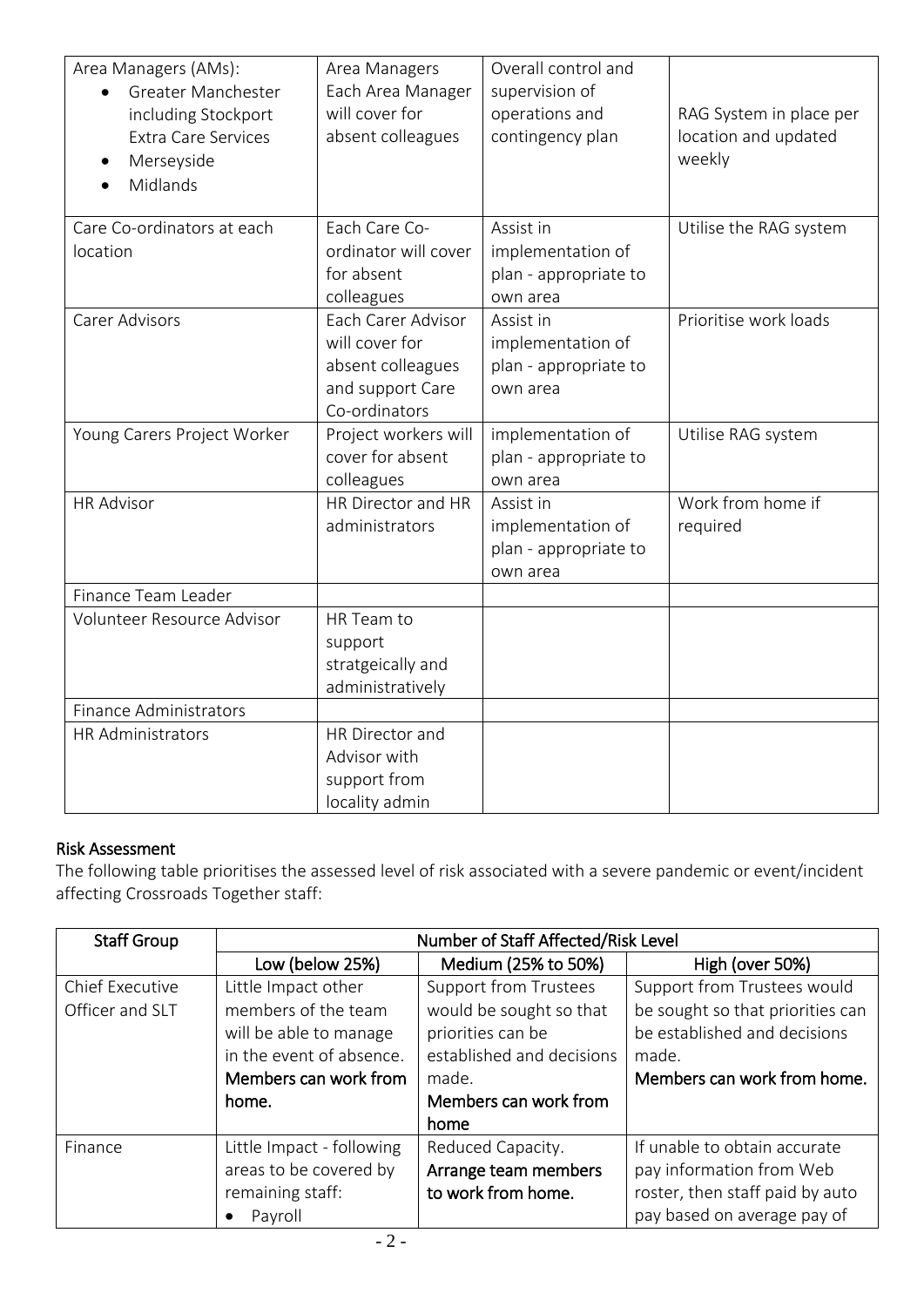|                                            | Invoicing<br>Arrange team members<br>to work from home.                                                                                                                                                                                                 |                                                                                                                                                                                                              | previous month. To be<br>adjusted when staff return to<br>work. Additional support if<br>required from the CEO and<br>Trustees.<br>Arrange team members to work<br>from home.                                                                                                                                                                                                                                                                                                                                                                   |
|--------------------------------------------|---------------------------------------------------------------------------------------------------------------------------------------------------------------------------------------------------------------------------------------------------------|--------------------------------------------------------------------------------------------------------------------------------------------------------------------------------------------------------------|-------------------------------------------------------------------------------------------------------------------------------------------------------------------------------------------------------------------------------------------------------------------------------------------------------------------------------------------------------------------------------------------------------------------------------------------------------------------------------------------------------------------------------------------------|
| <b>HR</b>                                  | Little Impact - following<br>areas to be covered by<br>remaining staff:<br>• Processing<br>Applications<br>$\bullet$ DBS<br>• Payroll information<br>Arrange team members<br>to work from home.                                                         | Reduced Capacity. PT<br>staff increase hours<br>worked. Support with<br>recruitment from<br>location administrators<br>to ensure recruitment is<br>a priority.<br>Arrange team members<br>to work from home. | No. of staff off means HR has<br>no capacity to continue normal<br>routine in the office. Support<br>with recruitment from location<br>administrators to ensure<br>recruitment and payroll are<br>priority.<br>Arrange team members to work<br>from home.                                                                                                                                                                                                                                                                                       |
| <b>Business</b><br>Development             | Little impact; areas to<br>be covered by remaining<br>staff.                                                                                                                                                                                            | Reduced capacity for<br>marketing and bid<br>writing.<br>Additional support with<br>bids and tenders from<br>Area Managers. Prioritise<br>marketing tasks.                                                   | No. of staff off means Business<br>Development has no capacity<br>to continue normal routine.<br>Additional support for essential<br>bids from Area Managers and<br>essential internal and external<br>comms only. Support to<br>distribute internal comms from<br>HR if needed.                                                                                                                                                                                                                                                                |
| <b>Training</b>                            | Little impact                                                                                                                                                                                                                                           | Online essential training<br>only                                                                                                                                                                            | On line essential training only,<br>training can be rearranged to<br>deploy csw's to deliver<br>support.                                                                                                                                                                                                                                                                                                                                                                                                                                        |
|                                            |                                                                                                                                                                                                                                                         |                                                                                                                                                                                                              |                                                                                                                                                                                                                                                                                                                                                                                                                                                                                                                                                 |
| Operations<br>Clients Adults &<br>Children | RAG system Some non-<br>essential services<br>cancelled to minimise<br>spread of pandemic or<br>reduce the risks of<br>travelling. Staff to be<br>redeployed to more<br>essential services.<br>Managers, Support Workers, Carer Advisors or volunteers. | RAG system Cancel all<br>non-essential carer<br>breaks, spot checks,<br>supervisions, reviews,<br>assessments.<br>Inform CQC, and<br>commissioners of<br>contract                                            | RAG System-Assess and prioritise<br>essential calls, reducing length of<br>calls if possible. Use staff<br>across locations if suitable for<br>essential calls. Call upon staff to<br>work days off. Additional support<br>from staff delivering non-essential<br>services and other appropriately<br>trained staff.<br>Inform CQC and commissioners of<br>contracts<br>All clients/carers cancelled due to not meeting RAG system requirements or due to<br>shielding to have weekly welfare telephone calls. This can be done via CCO's, Area |
| Palliative Care                            | RAG system Additional                                                                                                                                                                                                                                   | <b>RAG system Assess</b>                                                                                                                                                                                     | RAG system Essential calls will be                                                                                                                                                                                                                                                                                                                                                                                                                                                                                                              |
| Services                                   | support to be provided                                                                                                                                                                                                                                  | and prioritise calls to                                                                                                                                                                                      | provided by care staff from other                                                                                                                                                                                                                                                                                                                                                                                                                                                                                                               |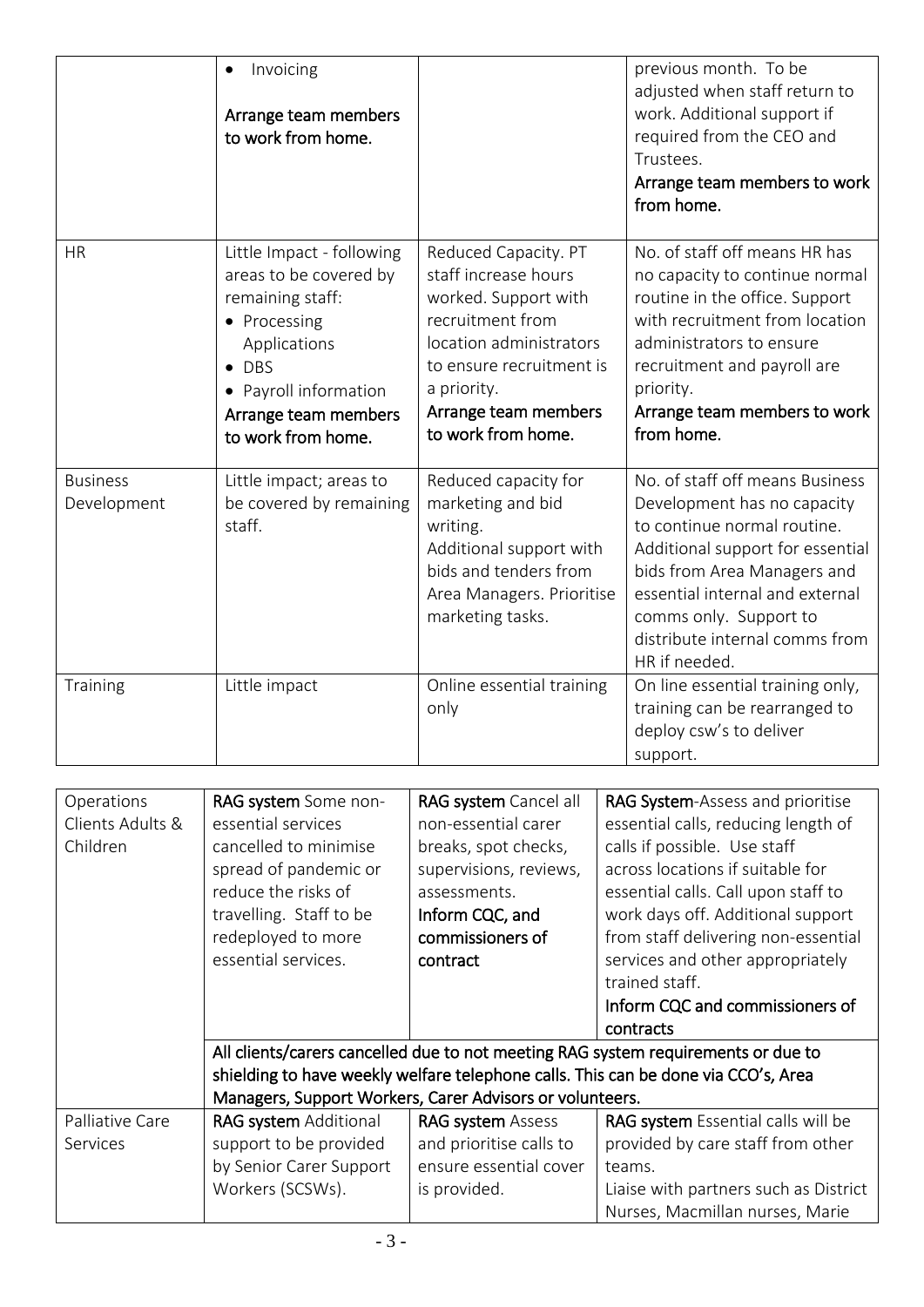|                                       | Part time staff<br>approached to increase<br>hours and work days off.                                                                 |                                                                                                                                                                | Curie, Hospices and CCGs and<br>carers to ensure that services are<br>delivered, or alternative care is<br>sourced.                                                                                                                                                                                                                                    |
|---------------------------------------|---------------------------------------------------------------------------------------------------------------------------------------|----------------------------------------------------------------------------------------------------------------------------------------------------------------|--------------------------------------------------------------------------------------------------------------------------------------------------------------------------------------------------------------------------------------------------------------------------------------------------------------------------------------------------------|
| Carer Advisors                        | Referrals to be<br>prioritised.                                                                                                       | Prioritising of referrals<br>based on care needs-<br>on line and telephone<br>consultations                                                                    | Prioritise responses based on care<br>needs and availability of<br>staff/family<br>on line and telephone consultations<br>Offer telephone/teams/zoom<br>support                                                                                                                                                                                        |
| Young Carers,                         | Little impact                                                                                                                         | RAG system Ask staff<br>to work additional<br>hours.<br>on line and telephone<br>consultations/referrals                                                       | Rag system YC groups online/<br>Prioritise online and telephone<br>referrals/assessments, reviews<br>Offer telephone/teams/zoom<br>support                                                                                                                                                                                                             |
| Childrens<br>Services                 | Little Impact                                                                                                                         | RAG system Ask staff<br>to work additional<br>hours.<br>on line and telephone<br>consultations/referrals                                                       | Rag system. 1:1 support and<br>online groups.<br>Prioritise online and telephone<br>referrals/assessments, reviews.<br>Offer telephone/teams/zoom<br>support                                                                                                                                                                                           |
| Volunteers                            | Little impact                                                                                                                         | Re-arrange volunteer<br>work to be shared<br>amongst other<br>volunteers                                                                                       | Re-arrange volunteer work to be<br>home based on line and<br>telephone/zoom/teams support.                                                                                                                                                                                                                                                             |
| Bad weather<br>effecting<br>transport | Little Impact                                                                                                                         | RAG system-Assess<br>and prioritise calls<br>Draw up a list of<br>vulnerable clients and<br>essential visits speak<br>to carers to support<br>where necessary. | RAG system-Cancel non-essential<br>calls<br>Communicate with carers<br>Despatch Carer Support Workers<br>living in closest proximity -speak to<br>carers/families to support<br>Work to be co-ordinated from<br>home via VPN<br>connection/telephone<br>Out of hours<br>Check local forecasts to enable<br>forward planning<br>Offer telephone support |
| Out of hours<br>Service               | Assess the need for<br>additional resources<br>depending on volume of<br>calls -on call can be<br>shared across<br>services/locations | Work from home via<br>VPN- on call can be<br>shared across<br>services/locations                                                                               | Care Co-ordinators work from<br>home- on call can be shared across<br>services/locations-<br>seniors/experienced CSW's to<br>assist.                                                                                                                                                                                                                   |

# Health & Safety

All Carer Support Workers, office-based staff, Volunteers and Trustees receive induction and training in Health and Safety Policies and Procedures. In addition, staff are trained in the following emergency procedures: